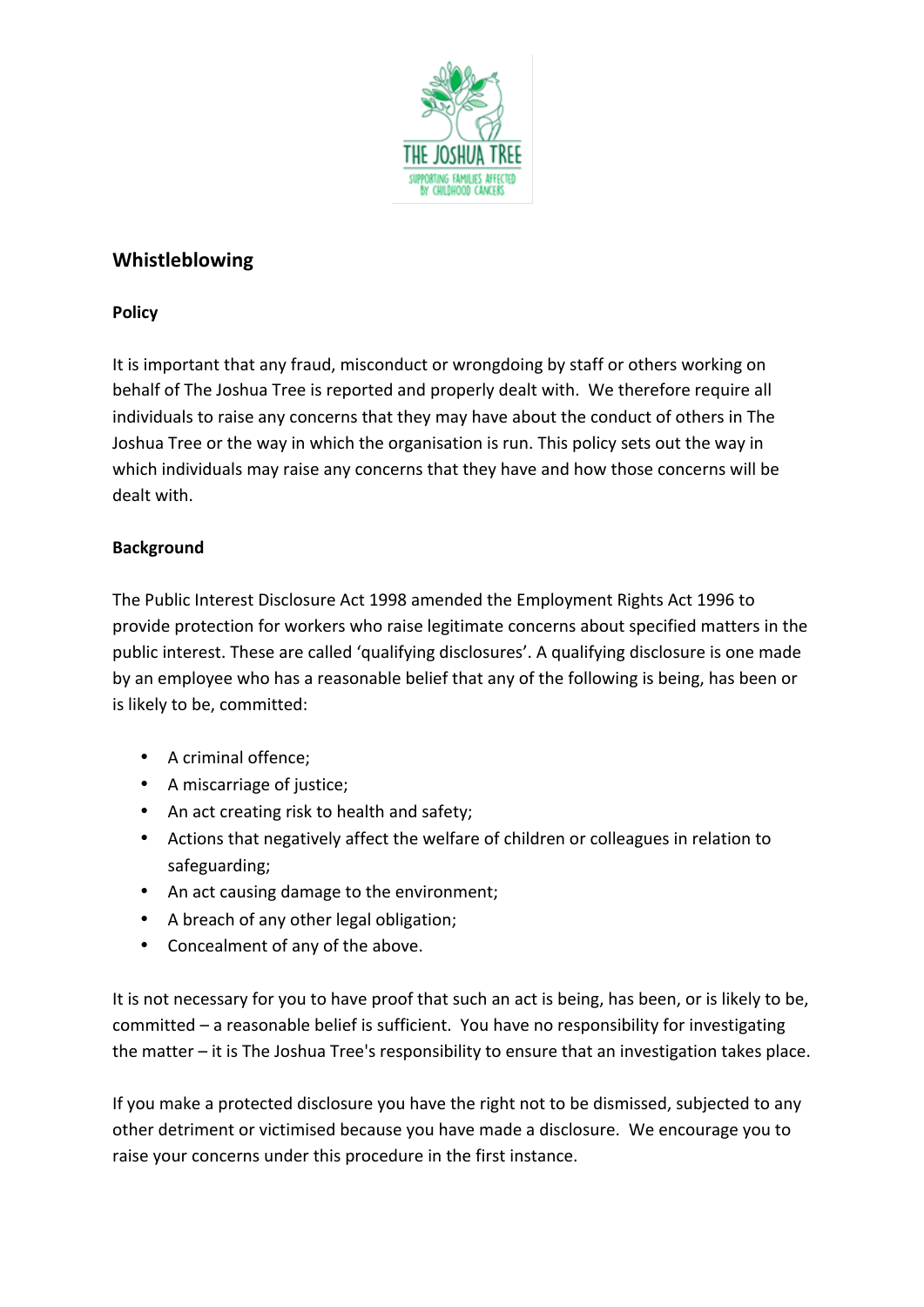

#### **Principles**

- Everyone should be aware of the importance of preventing and eliminating wrongdoing at work. Staff and others working on behalf of The Joshua Tree should be watchful for illegal or unethical conduct and report anything of that nature that they become aware of:
- Any matter raised under this procedure will be investigated thoroughly, promptly and confidentially, and the outcome of the investigation reported back to the person who raised the issue:
- No employee or other person working on behalf of The Joshua Tree will be victimised for raising a matter under this procedure. This means that the continued employment and opportunities for future promotion or training of the worker will not be prejudiced because they have raised a legitimate concern;
- Victimisation of an individual for raising a qualified disclosure will be a disciplinary offence;
- If misconduct is discovered as a result of any investigation under this procedure, our disciplinary procedure will be used, in addition to any appropriate external measures. Maliciously making a false allegation is a disciplinary offence;
- An instruction to cover up wrongdoing is itself a disciplinary offence. If told not to raise or pursue any concern, even by a person in authority such as a manager, you should not agree to remain silent. You should report the matter to the CEO or the Chair of the board of trustees.

#### **Procedure**

This procedure is for disclosures about matters other than a breach of your own contract of employment, which should be raised via the grievance procedure.

## Stage 1

In the first instance, any concerns should be raised with the CEO, who will arrange an investigation of the matter. The investigation may involve you and other individuals involved giving a written statement. Any investigation will be carried out in accordance with the principles set out above. Your statement will be taken into account and you will be asked to comment on any additional evidence obtained. The CEO will take any necessary action, including reporting the matter to the Chair of the board of trustees and any